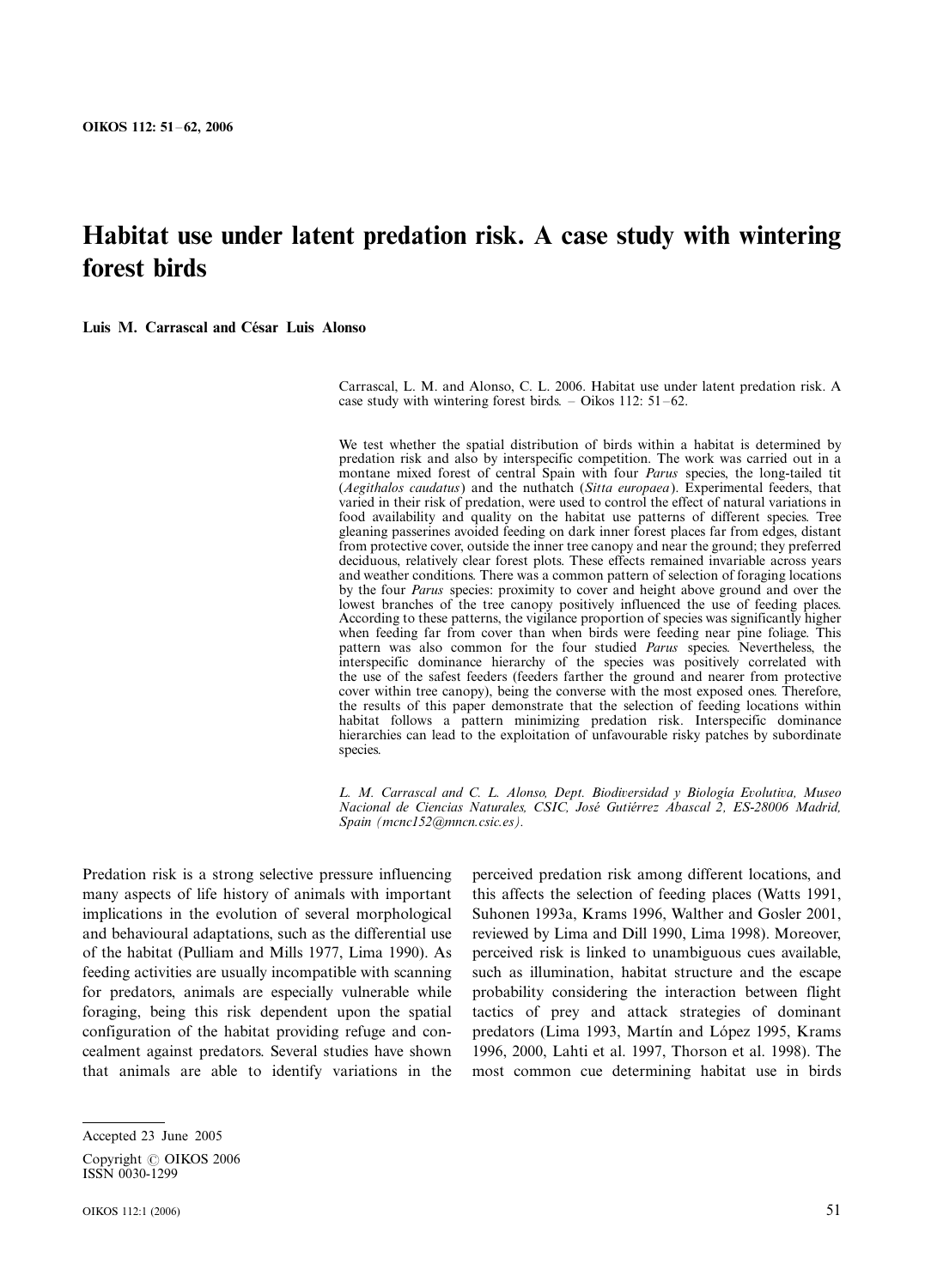under predation risk is the distance to a potential refuge. Cover functions as both a refuge for prey and as concealment for predators. Thus, birds prefer to feed near vegetation cover and they scan more frequently farther from refuge (Grubb and Greenwald 1982, Ekman 1987, Hinsley et al. 1995, Repasky 1996, Walther and Gosler 2001).

The perception of a higher predation risk entails an increase in time devoted to scan for predators (Caraco et al. 1980, Repasky 1996), vigilance thus compromises feeding activities and gives rise to a conflict in time allocation between different activities (Caraco et al. 1980, McNamara and Houston 1986, Ekman 1987, Houston et al. 1993). Nevertheless, foraging individuals can also compensate for increased predation risk in other ways: they may increase the intensity of feeding with a faster food intake rate, or may shift their activities to other times of the day. Many experimental studies in which prey animals are maintained under low risk and then exposed to a brief ''pulse'' of high risk, are likely to overestimate the intensity of antipredator behavior expected under field situations or chronic exposure to high risk (Lima and Bednekoff 1999). In this paper we test the role of latent or non-lethal predation risk on habitat use by free-ranging wintering birds (see similar approaches in Brown 1988, Kotler 1997, Thorson et al. 1998). By using specially designed feeders we control for interspecific differences in food preferences and in foraging postures related to ecomorphological constraints, and for differences in natural food availability among foraging substrata.

Another pressure affecting habitat use while foraging is competition, both interspecific and intraspecific, specially when resources are limiting (Wiens 1989). Several studies have shown that dominant individuals/ species select the preferred, most rewarding feeding patches, while the subordinates are usually displaced to less profitable and/or riskier substrata (Alatalo et al. 1985, Ekman 1987, Hogstad 1988b, Suhonen 1993a, 1993b, Koivula et al. 1994, Krams 1996). Therefore, if habitat use by species is affected by other species, the within-habitat selection of foraging patches should be the result of minimizing predation risk and reducing competitive interferences between species.

In this paper we test whether the spatial distribution of birds within a habitat is determined by predation risk: we predict that the safest feeding patches will be used. If birds exhibit antipredator behavior only during brief and infrequent high-risk situations, no spatial differences should be in food obtained from feeders depending on their locations. We use experimental feeders that vary in their risk of predation but that control for amount and type of available food, thus controlling for the confounding effects of natural food availability and interspecific differences in foraging. Use of the feeders that minimise predation risk may also be affected by interspecific competition: we predict the least dominant species will be found more often on the most dangerous feeders.

# Material and methods

## Study area and species

Field work was carried out at 'El Ventorrillo' field station (1450 m a.s.l., Sierra de Guadarrama, Madrid,  $40^{\circ}45'$ N,  $4^{\circ}00'$ W) during four winters (January to February 1998, December 1998, November 2000 to February 2001 and in December 2001). The study area is a mixed forest of 6 ha, where Pinus sylvestris L., Castanea sativa Miller, Quercus pyrenaica Willd., Acer sp., and Populus sp. are the most frequent species. The northern part of this area is dominated by a dense pinewood, while the southern part is dominated by a relatively clear deciduos woodland mainly composed by Q. pyrenaica and Populus sp. trees. In the middle of these two sectors there is a transition where deciduous and coniferous trees are intermingled.

The study species are those belonging to the tree gleaning guild of the mountanious forests of central Spain (Carrascal et al. 1987) that have omnivorous diets (Perrins 1998). They use hanging postures while foraging, allowing them to forage on feeders: nuthatch (Sitta europaea L.), great tit (Parus major L.), crested tit (Parus cristatus L.), blue tit (Parus caeruleus L.), coal tit (Parus ater L.) and long-tailed tit (Aegithalos caudatus L.). These small-sized species mainly forage in the foliage, twigs and branches of trees, although they can also use the forest floor or trunks as foraging substrates (especially nuthatch). Other members of this guild (Certhia brachydactyla Brehm, Regulus regulus L., R. ignicapillus Temminck and Phylloscopus collybita/ ibericus Vieillot/Ticehurst) were not considered because their strictly insectivorous diets (Perrins 1998) preclude their use the artificial feeders.

Potential predators of small birds in the study area are the sparrowhawk (Accipiter nisus L.) and the tawny owl (Strix aluco L.). Sparrowhawks were observed on nine occasions passing by the feeders throughout 136 h of sampling sessions (0.7 attacks to birds at feeders per 10 h of observation). Birds reacted to predator presence by flying towards vegetation cover within tree canopy and by emitting series of chirps (short, high-pitched sounds; pers. obs.). Although we did not see any attack by tawny owls on birds foraging on feeders, this species is a potential risk to these small birds, specially at dawn and at dusk under dim light conditions. Moreover, birds reacted to the presence of a stuffed tawny owl fleeing to vegetation cover and producing alarm calls in dense flocks around the stuffed bird (pers. obs. obtained in a pilot study when a stuffed owl was placed in a natural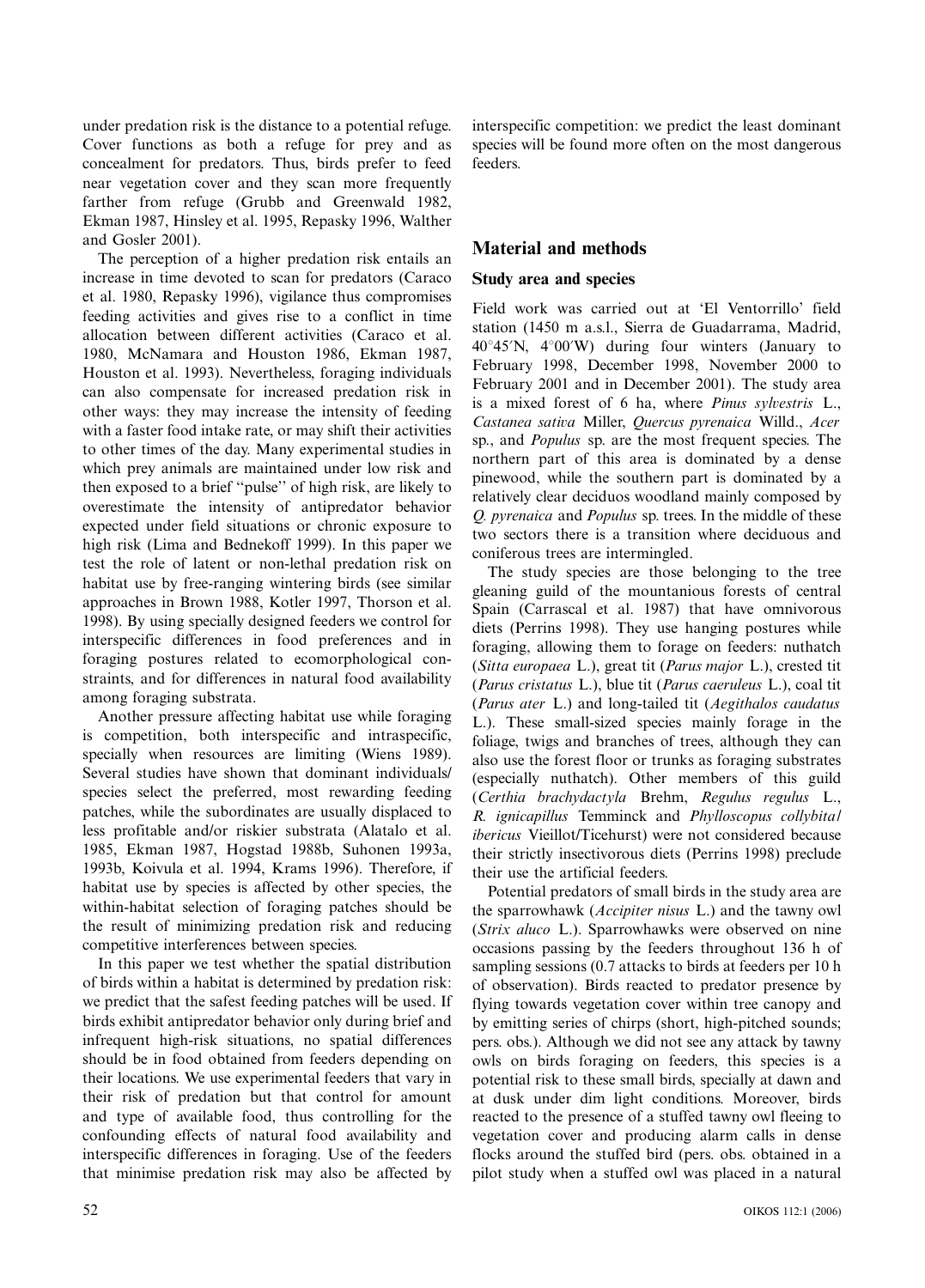position on a branch  $2-3$  m near the feeders; see Naguib et al. 1999, for a similar approach).

To determine the approximate population size of study species, we trapped birds using especially designed funnel-traps (Senar et al. 1997) after sampling periods of feeders use (five days in February 1998 and eight days in December 1998). Five funnel-traps were located in the study area suspended from low pine branches approximately 1.5 m above ground. Funnel-traps were baited with husked peanuts and were opened uninterruptedly from 7:30 to 17:00 h GMT. They were checked for bird captures every  $30-50$  min. The cumulative number of different individual birds per species nearly approached the asymptotic population size for these four species in both sampling periods. We caught  $28-46$  different coal tits,  $32-43$  great tits,  $18-27$  blue tits and  $8-10$  crested tits in the two capturing periods. For the long-tailed tit and the nuthatch the funnel-traps did not provide reliable population estimations (Senar et al. 1997), although the average number of individual birds of these species were  $10-14$  and  $8-10$  individuals respectively in previous years (trapped with mist-nets; pers. obs.).

Interspecific dominance relationships were determined by recording hostile interactions between species at feeders. We observed 346 hostile interactions among the six studied species during 42 h of observation while birds were foraging at feeders. We considered a bird to have won when it supplanted another bird or chased it from feeders.

### **Feeders**

Artificial feeders were used to experimentally control the effect of food characteristics on the patterns of space utilization by forest birds. They provided the same kind of food resource, with constant availability and accessibility. Feeders were metallic cylinders ( $20 \times 5$  cm) made up by a 4.8 mm mesh net allowing birds access to food. They were baited with peeled raw peanuts. To gather food, birds handled the peanuts through the metallic net to obtain small pieces. Feeders were placed on tree canopy by hanging them on branches and foliage by means of special hooks. In order to experimentally modify the distance from the ground, a wire was used to separate them  $3-5$  meters from the hooks. This type of feeders had been used the previous five years at the study site, and thus were easily identifiable as a food source by birds.

To analyze general preferences regarding the use of different feeding sites by birds, feeders were distributed in an attempt to cover all the natural foraging sites in the forest (according to position in the vertical and horizontal tree axis, distance to cover, proximity to forest edge, luminosity of the location and tree species). Vegetation cover functions as both a refuge for prey and as concealment for predators. Thus, we refer hereafter to cover as ''protective cover'' or refuge against predators. Sixty feeders were placed in a first study period (January  $16-22$ , 1998; 60 h of exposure) and other 44 feeders in a second period (January  $23-30$ , 1998; 68 h). The two study periods differed both in the amount of snow cover (lacking in the first period) and in average temperature at midday  $(6.6 \pm 1.4^{\circ}\text{C} \text{ vs } 2.0 \pm$ 2.3°C, Mann-Whitney U-test,  $Z = 2.64$ ; p=0.008). Thus, metabollic demands for thermoregulation were higher and natural food availability was lower in the second study period.

Another 50 feeders were placed during a third study period the following winter  $(12-18)$  December, 1998; 60 h) in an attempt to estimate the reliability and between-year consistency of habitat use patterns obtained during the two periods of the previous winter. Weather conditions were very similar to those observed in the first period of 1998. In this third study period we also determined interspecific differences in feeder use according to their spatial location within habitat. The 50 feeders were randomly spread throughout the study area in ten groups of five feeders, with a minimum separation of 40 m between the two nearest groups. The ten feeding points were established in coniferous, deciduous and mixed forest plots. Within each point, the feeders were placed at different locations from trunk to branch tips, and from 0.5 to 6.7 m in height. From each feeder, the remaining four feeders were visible, so birds could exert simultaneous choices of the feeding place according to their preferences, perceived predation risk or competition pressure. The maximum separation between any two feeders in each point was ten meters, so all of the points had approximately the same density of feeders.

The location of each feeder within the forest was characterized through variables related to the foraging choices made by forest birds (i.e. habitat and substrate use). The types of tree in which the feeder was placed were categorized as coniferous (which was assigned a value of 1) and deciduous (value  $=0$ ). The predominant cover of deciduous trees at each point was characterized by counting the number of deciduous trees among the five closest trees to the feeder and the tree in which the feeder was placed. The density of tree trunks was estimated by using the five minimum distances from the tree in which the feeder was placed to the five closest trees; this density was expressed in trees per hectare through the following formula: [100/(average distance between trunks)]<sup>2</sup>. The distance to the border of the forest was measured with the telemeter of a reflex camera (Nikon F90) equipped with a mirror 500 mm lens (precision of 1 m). The border of the forest (mainly clearings) was defined by the convex polygon that joined the edges of the canopy of the most external trees. It measures how far inside the deep forest the feeders are.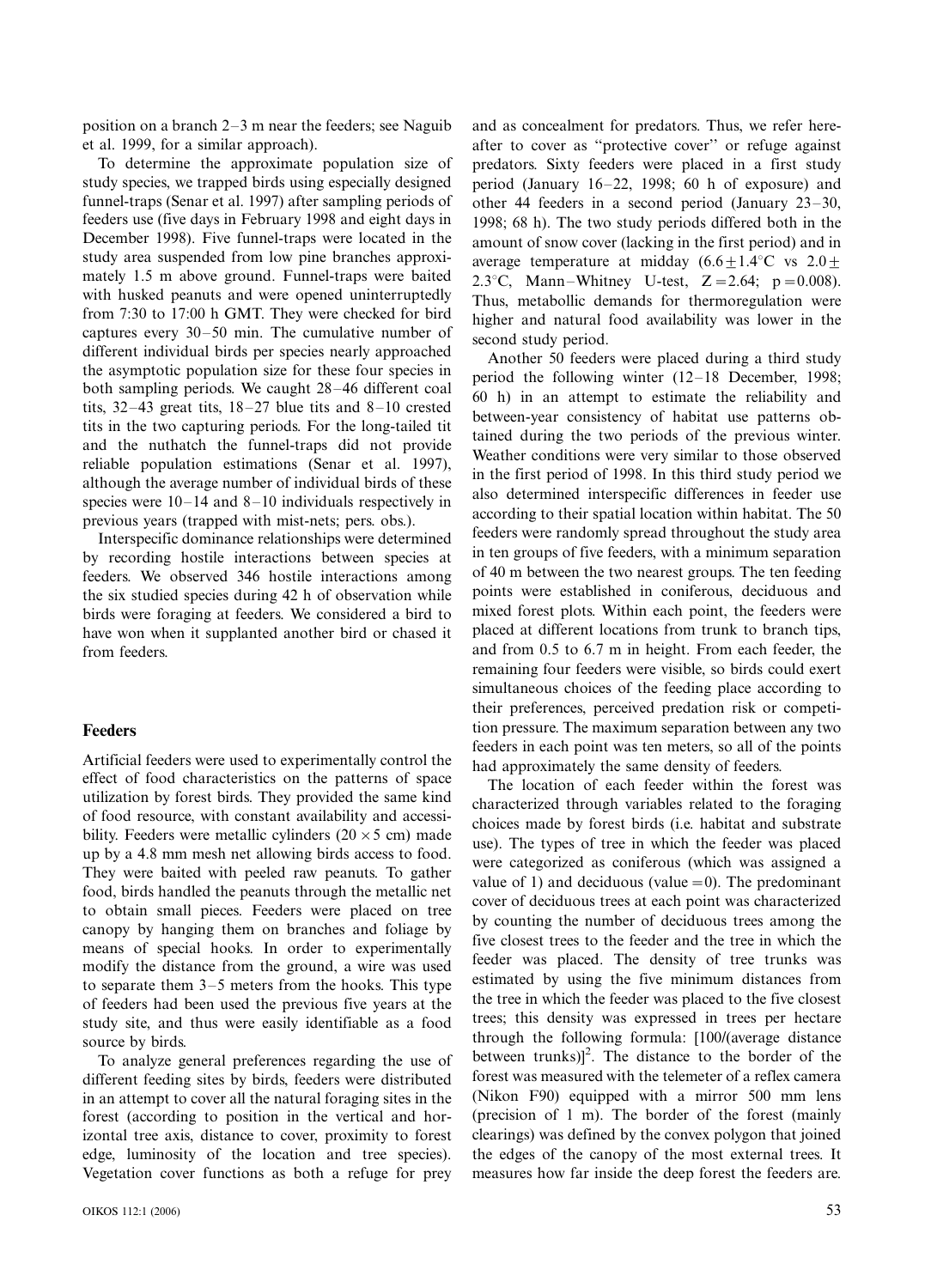This distance ranged between 0 (placed just in the edge) and 45 m.

The minimum distance from the center of the feeder to the trunk and above ground was measured using a metric tape (precision of 1 cm). Due to obvious logistic problems with feeders located high above ground level, the minimal distances to foliage cover and to the lower edge of tree canopy in which the feeder was placed were estimated by two observers, using the average value of the observations (precision of less than 25 cm). The distance to the foliage was defined as the minimum distance to the needles or dense groups of small branches and twigs (less than one centimeter in diameter), that could offer refuge to the birds when attacked by a predator. The lower edge of the canopy was defined by the lower branch or group of branches. Feeders above the imaginary plane defined by these branches had positive distances, while those below the canopy edge had negative values.

The luminosity of each location was measured with the center weighted light meter of the reflex camera equipped with a wide angle lens (17 mm) and loaded with 100 ASA film at an aperture of f8. Exposure values obtained (EV, precision of 1/3 EV) are directly related to the luminosity of the surroundings at each feeder location. The measurements were made from the ground exactly below each feeder, with the feeder centered in the viewfinder of the camera. All light measurements were made on completely cloudless days between 10:00 and 14:00 GMT. Light estimations were re-scaled dividing the values of EV obtained by the maximum EV measured.

Each feeder was located on a map of the field station (spatial resolution of 1:1000), locating the 0,0 coordinate at the southwestern most feeder.

# Feeder use by birds

Two approaches were used in order to determine feeder use by birds: weight loss of the feeders (all study periods), and observation of the visits made by each bird species to feeders (only in the third period). The weight loss of each feeder was obtained through the difference between the dry weight of the feeders at the beginning and the end of each sampling period. This difference in feeder weight is an index of the degree of utilization of each of the feeders (i.e. food consumed). Before placing the feeders in the field, they were dried in a stove at  $40^{\circ}$ C for 48 h. Immediately after, they were weighed with an electronic balance (precission of 0.01 g). At the end of the study periods we measured the final weight of feeders. Feeders never ran out of peanuts during the study periods, so feeder use was not confunded by depletion (i.e. they were never empty). The amount of peanuts consumed in each period was standardized dividing by the time the feeders had been exposed to birds (expressed in grams of peanuts consumed per daytime hour; day length =  $10$  h).

From 14-18 December, 1998, direct observations were made of feeder use by birds. An immobile observer, sited at a distance of 20 m from each one of the 10 groups of feeders, recorded the number and duration of visits each bird species made at each feeder. Four observers participated in the sampling rotating among the 10 groups of feeders. The sampling period spanned from 8:30 to 16:30 GMT. An attempt was made to cover each feeding point (five feeders) throughout this time period. The average cumulative sample effort was 7 h 11 min per feeder (range: 6 h 33 min  $-$  7 h 45 min). Thus, each feeder was sampled approximately 12% of diurnal time available (60 h in 6 days). The cumulative sum of time spent at each feeder (expressed in seconds per hour of observation) shows the utilization of that location (globally or by each species).

The most exposed and the safest feeders were selected from the five feeders composing each one of the ten groups. This selection was made according to the distance to vegetation cover and above the lower edge of canopy (safest: near cover and the highest above the lower canopy edge; most exposed: below canopy edge and the most distant to cover). Within each group of five feeders, the percentage of time devoted to their exploitation by each species was calculated, dividing the time spent in each feeder by the total amount of time the species was in that group of five feeders. Feeders were usually used by only one bird at the same time. Only on very few occasions ( $\langle 3\%$ ) of feeder visits depending on the species) they were simultaneously used by two or, more rarely, three birds. We did not find any pattern in simultaneous visits to feeders when comparing the safest and most exposed positions.

# Vigilance

Field work on scanning behaviour was carried out from November 2000 to February 2001 and in December 2001. Within the area, five feeding points were established at least 50 m apart from one another. Each consisted of one feeder filled with husked peanuts and suspended from pine branches. Two experimental situations were designed to simulate low and high risk positions. The low risk position (NEAR hereafter) consisted of one feeder suspended 0.5 m below the canopy, whereas the high risk position (FAR hereafter) consisted of one feeder suspended 2 m below the canopy (in both positions feeders were at least 2 m above ground). Although all the species were chosen as focal species, enough data for different individual birds could be obtained only for the four *Parus* species.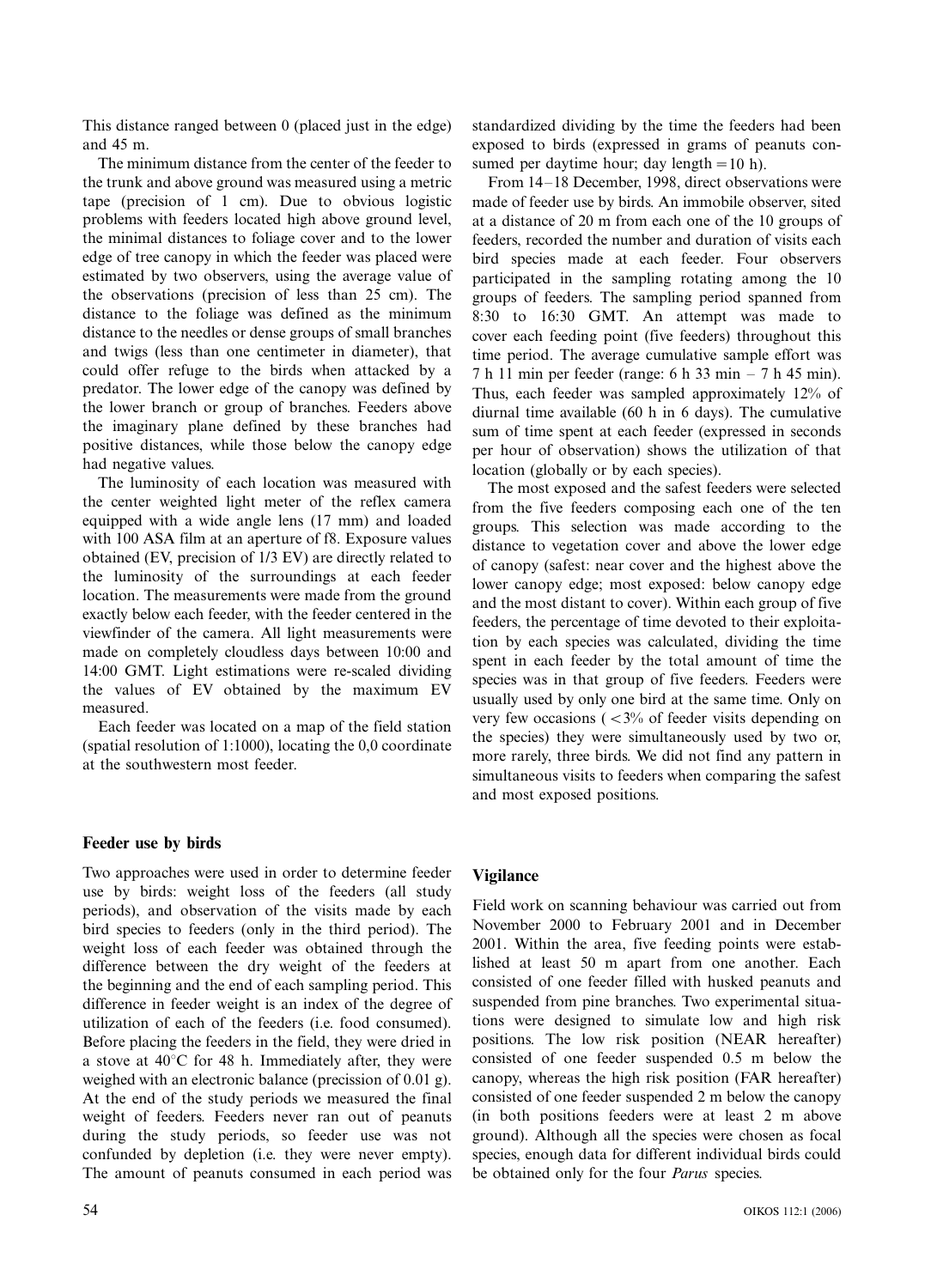Vigilance at feeders was recorded at each feeding point for sampling periods of 40–60 minutes. Behavioural data were collected with the Psion Organiser II computer programmed as an event recorder using The Observer (Noldus Information Technology, Wageningen, the Netherlands). We observed the individual activity by sitting immobile in front of the feeders at a distance of  $10-15$  m. Sampling began when one individual arrived to a feeder and began to eat. Time spent at feeders (the duration of a single visit), number of scans and duration of each individual scan were recorded. To avoid flock size effects, only records of solitary birds lasting more than 15 seconds were used for statistical analyses. We considered operationally that birds were scanning when birds interrupted feeding making lateral head movements or rising the tip of the bill up to the back level or higher. Because birds had been trapped and colourringed, we were able to identify them when they used the feeders. Vigilance proportion was calculated grouping all records for each individual bird in each experimental situation, and was expressed in seconds vigilant per minute on feeders. Therefore, our sampling approach avoids pseudo-replication because the sample unit was the individual bird.

### Data analysis

A principal components analysis (PCA; StatSoft 2001) was performed with variables describing the characteristics of feeder locations during the first winter (the two study periods on January 1998). Five principal components were obtained after Varimax rotation, accounting for 86.9% of the original variance (Table 1). The first component (PC1) defined a gradient from the most illuminated areas within deciduous forest patches towards dark locations of high tree density dominated by pines. The second component (PC2) was positively related to distance above ground and to the lower edge of the canopy. The third component (PC3) defined an horizontal tree axis, placing the locations nearest tree trunk in its positive extreme. The fourth component (PC4) located feeders near cover and high within the canopy (mainly in open areas). The last component (PC5) defined the innerness of feeders related to forest border (forest interior feeders on the positive extreme).

The 50 feeders sampled in the third period (December 1998) were positioned on the previously obtained principal components (Table 1). The new factor scores were calculated using the variables describing feeder locations and the standardized regression coefficients of each component (variable scores).

To control the possible effect of the spatial autocorrelation on the degree of feeder use by birds, data analyses have been carried out considering geographical position of feeders using the procedure proposed by Legendre (1993). The values of the X and Y coordinates, as well as the interaction (XY) and the square terms ( $X^2$  and  $Y^2$ ) were entered in all the analyses as independent nuisance variables.

An ANCOVA model was used to determine the effect of the components that characterize feeder locations on their use by birds in the first two periods with different climatic conditions. Weight loss of each feeder was the dependent variable, sampling period was introduced as a factor, and principal components and position coordinates  $(X, X^2, Y, Y^2$  and XY) were included as covariates. The regression model for covariates was used to predict the expected weight loss in the third period. The relationship between observed and predicted food consumption rate in the third period was checked by means of simple regression.

Associations between habitat characteristics and position of feeders and time spent by each bird species on them were analyzed by means of partial least squares regression. This is an extension of the multiple linear regression analysis where the effects of several predictors on several dependent (response) variables can be ana-

Table 1. Results of the principal component analysis (PCA), after a 'Varimax normalized' rotation, carried out to characterise the location of the feeders. The PCA was performed with the values of nine variables which define the habitat structure of surroundings of each feeder (see text for more details). Significant correlation coefficients ( $p < 0.01$ ; n=104, in bold) between the original variables and the five principal components (PC), as well as eigenvalues and percentages of total variance explained by these components, are shown. The range column presents the minimum and maximum values of each row variables.

| Variables:                                    | PC1     | PC2     | PC <sub>3</sub> | PC4     | PC <sub>5</sub> | Range        |
|-----------------------------------------------|---------|---------|-----------------|---------|-----------------|--------------|
| Type of tree (deciduos: 0; coniferous: 1)     | 0.93    | 0.01    | $-0.03$         | 0.05    | $-0.02$         | $0 - 1$      |
| Distance to the tree trunk $(m)$              | $-0.02$ | $-0.02$ | $-0.97$         | 0.07    | $-0.08$         | $0.0 - 8.5$  |
| Distance above ground (m)                     | 0.01    | 0.97    | $-0.01$         | 0.06    | 0.01            | $0.2 - 8.6$  |
| Distance to the foliage cover (m)             | $-0.09$ | $-0.02$ | 0.11            | $-0.94$ | 0.09            | $0.0 - 8.5$  |
| Distance to the lower edge of tree canopy (m) | $-0.13$ | 0.60    | 0.10            | 0.69    | $-0.06$         | $-10.0-6.3$  |
| Density of tree trunks (no. $ha^{-1}$ )       | 0.53    | 0.03    | 0.31            | $-0.41$ | 0.26            | $46 - 2500$  |
| Distance to edge within forest (m)            | 0.11    | $-0.00$ | 0.09            | $-0.12$ | 0.97            | $0.0 - 45.0$ |
| Luminosity (relative index)                   | $-0.87$ | 0.18    | $-0.07$         | $-0.08$ | $-0.21$         | $0.01 - 1.0$ |
| Proportion of deciduos trees $(\% )$          | $-0.91$ | $-0.07$ | 0.02            | 0.07    | $-0.00$         | $0 - 100$    |
| Eigenvalues                                   | 2.76    | 1.34    | 1.08            | 1.56    | 1.08            |              |
| Expl. var. $(\%)$                             | 30.70   | 14.85   | 12.00           | 17.29   | 12.02           |              |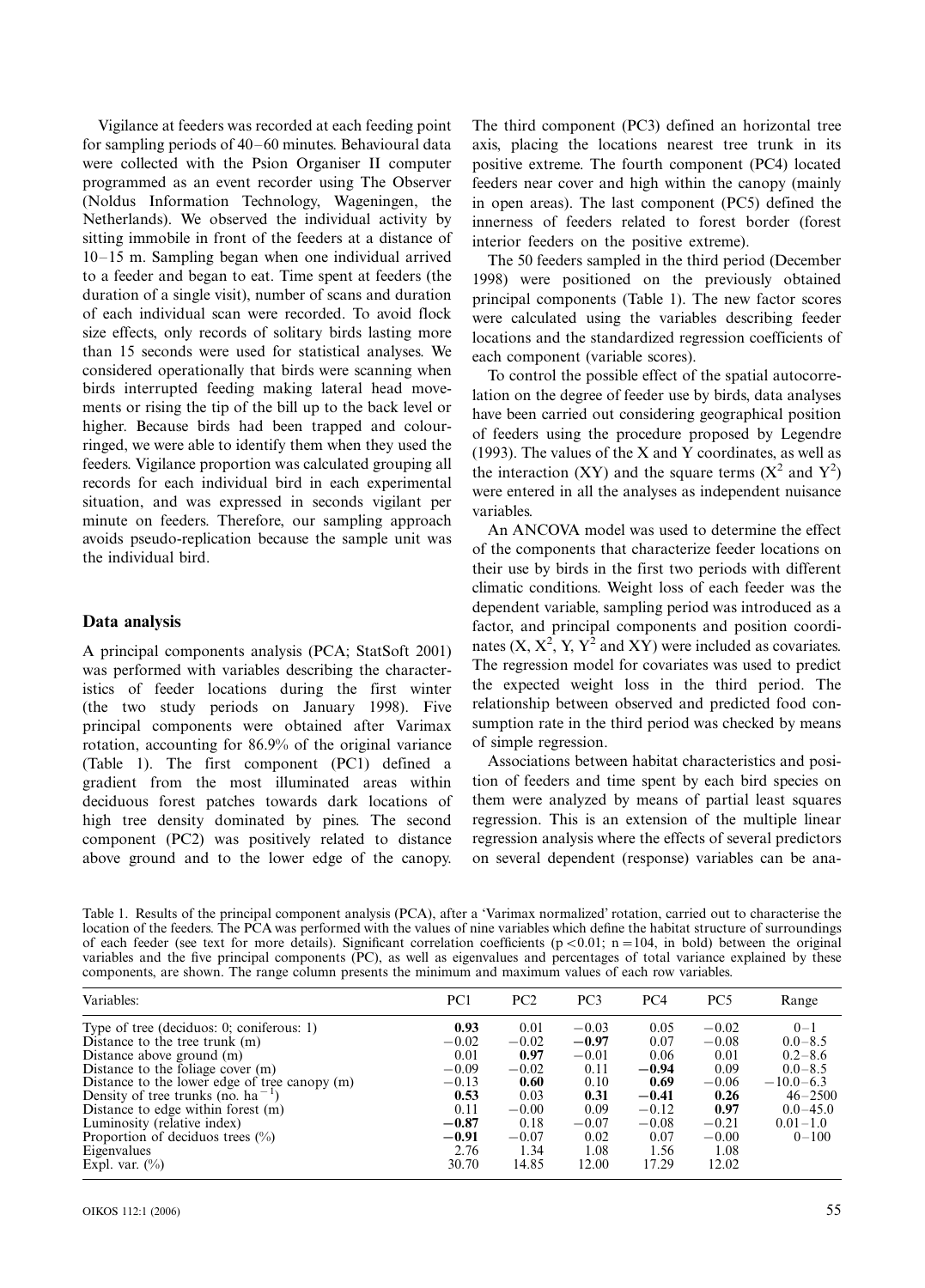lyzed. In partial least squares regression, associations are established with factors extracted from predictor variables that maximize the explained variance in the dependent variables. These factors are defined as a lineal combination of original variables, so the original multidimensionality is reduced to a lower number of factors to detect structure in the relationships between predictor variables, and between these factors and the response variables. The extracted factors are orthogonal (i.e. independent of each other) and they account for the successive lower proportions of original variance. For more details on this statistical exploratory technique see StatSoft (2001).

Vigilance rates by the four Parus species and distance to protective cover was analyzed by means of a two-way ANOVA, considering species and distance as fixed factors. The sampling unit was the individual bird of each species. Because not all individuals were sampled in each experimental trial, ANOVAs for repeated mesures were not possible, so two-way ANOVAs were used considering species (four species) and predation risk (FAR vs NEAR) as factors. This statistical approach is a conservative one because the significance of differences between species and risk sessions are computed including differences among individuals within species and treatments in the error term.

Data were analyzed using StatSoft's Statistica 6.0. Before doing these analyses, homocedasticity and normality of residuals of statistical models were checked. The original values of the variables were transformed to achieve the least deviation from normality. Tree density was transformed logarithmically, while the rest of the continuous variables were normalized according to a Box-Cox transformation. The average values and their variations, which appear in the text, have been quoted as  $average + one standard error.$ 

# **Results**

# Use of feeders by the guild of omnivorous tree gleaning passerines

All the feeders were used during the two periods of the first winter. Weight losses ranged between 0.01 and 2.56 g of peanuts per hour of diurnal time. A large amount of variability in feeder use (66.8%) was explained by a model including the spatial localization of feeders, the sampling period and the habitat characteristics of the surroundings where the feeders were erected  $(F_{11,92} = 16.81, p < 0.001;$  Table 2).

The position of feeders within the sampling plot were included in the model to account for any confounding spatial effect but did not explain a large component of original variance in among-feeders variability in food consumed (7.5% resulting from the addition of the five localization components, Table 2). The weight loss of feeders was higher during the harshness period dominated by snowstorms (0.96 g h<sup>-1</sup> of peanuts consumed in the colder period vs 0.42 g h<sup>-1</sup> in the milder one;  $p < 0.001$ , 11.4% of original variance explained, Table 2). The amount of food removed from feeders per unit of time was significantly affected to a large extent (47.5%) by habitat structure of surroundings; except the third estructural component (PC3), all the remaining components significantly affected feeder use. The second and fourth components were the main ones responsible for food consumption; the higher above ground level and over the lower branches of tree canopy (PC2), and the lower distance to a potential refuge (foliage or thick bunches of twigs) and the higher in the tree canopy (PC4), the greater food consumed per unit of time. Feeder use also increased from dark locations of high tree density dominated by pines, to brighter places with deciduous trees (PC1). Finally, food consumption increased with the proximity to clearing borders and

Table 2. Result of a general linear model for feeders use during the first winter testing for the effects of weather conditions and habitat characteristics around the feeders (principal components PC1 to PC5; Table 1), and controlling for spatial autocorrelation (polynomial terms of latitude and longitude; Methods).  $\vec{F}$  value, statistical significance  $(P)$ , and the percentage of explained variance by each effect and by the model, as well as the regression coefficients are shown. Degrees of freedom are 11,92 for the model, and 1,92 for each main effect.

|                                                              | F     | P       | Variance explained | Coefficients |
|--------------------------------------------------------------|-------|---------|--------------------|--------------|
| Model                                                        | 16.81 | < 0.001 | 66.77              |              |
| Main effects:                                                |       |         |                    | 0.90         |
| Weather conditions (0: harsh; 1: mild)                       | 31.52 | < 0.001 | 11.38              | $-0.10$      |
| PC1 (bright in deciduous $[-]$ vs dark in pine $[+]$ locat.) | 8.41  | 0.005   | 3.04               | $-0.04$      |
| PC2 (height above ground and upper in tree canopy)           | 63.17 | < 0.001 | 22.81              | 0.09         |
| PC3 (proximity to trunk)                                     | 3.37  | 0.069   | 1.22               | 0.02         |
| PC4 (proximity to cover and upper in tree canopy)            | 48.38 | < 0.001 | 17.47              | 0.08         |
| PC5 (distance to edge within forest)                         | 8.12  | 0.005   | 2.93               | $-0.04$      |
| Latitude                                                     | 1.45  | 0.231   | 0.52               | $-0.05$      |
| Longitude                                                    | 0.24  | 0.627   | 0.09               | $-0.03$      |
| Latitude <sup>2</sup>                                        | 6.72  | 0.011   | 2.43               | $-0.19$      |
| Longitude <sup>2</sup>                                       | 5.34  | 0.023   | 1.93               | $-0.58$      |
| Latitude $\times$ longitude                                  | 7.04  | 0.009   | 2.54               | 0.52         |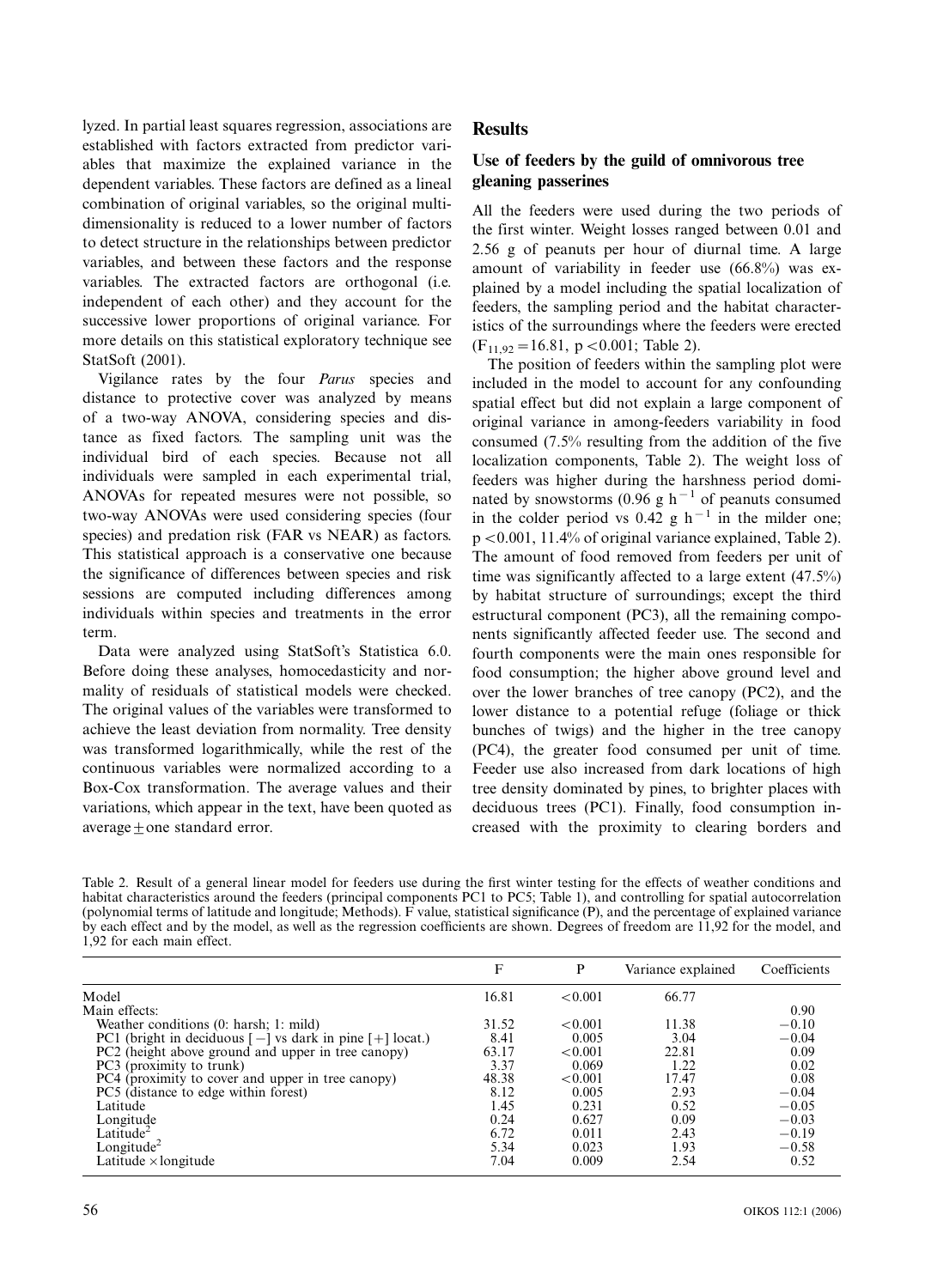decreased towards the interior of the forest (PC5). Position in the horizontal axis of the tree (i.e. distance to trunk; PC3) had no effect on the use intensity of feeders.

The model obtained in January 1998 was used to predict food consumption the following winter (December 1998) in a different arrangement of feeders within the same sampling plot (i.e. employing the regression coefficients in Table 2). Predicted and observed values of food consumption per unit of time were significantly correlated  $(r=0.64, n=50,$  $p < 0.001$ ; Fig. 1).

In summary, food consumption in identical artificial feeders that control for food quality/availability and handling costs, changed spatially depending on the habitat characteristics of locations where they were erected. The effect of these structural characteristics is prominent, explaining a large amount of the observed variability in food consumption. The habitat structure patterns determining food consumption remain invariable across years and weather conditions. Small tree gleaning passerines avoided feeding on dark places distant from protective cover, outside the tree canopy and near the ground; they preferred deciduous, relatively clear forest plots.

#### Common patterns in the use of feeders by the guild members.

Table 3 shows the aproximate population size of the different bird species of the tree gleaning guild and their overall use of artificial feeders during the second winter. The most common species were the coal, great and blue tits, whereas the crested and long-tailed tits and nuthatch were less abundant. This abundance pattern of the gleaning guild approximately mirrors the interspecific pattern of feeder use, although the coal tit probably used



Fig. 1. Relationship between observed and predicted values of feeders weight loss for the second winter. The continuous line represents regression line and the dashed lines denotes its 95% confidence interval.

the feeders in a higher proportion than that expected by its abundance, being the converse for the great tit. The four Parus species and the long-tailed tit accounted for more than 95% of the time the feeders were used by the tree gleaning guild. Hereafter, statistical analyses are restricted to this group of five species, excluding the nuthatch due to its low sample size (i.e. the reduced time the species was observed preclude the observation of reliable patterns of feeder use).

Artificial feeders were used, on average, 7.5% of the observation time in the second winter (range: 0.01 - 14.5 min of use by any bird species per one hour of observation). This time devoted to feeder exploitation was associated to a consumption rate of 0.59 g of peanuts per hour of diurnal time (range:  $0.05-1.83$  g  $h^{-1}$ ). Thus, the average use of feeders in the second winter was between the consumption rates observed in the two study periods of the first studied winter. Time that the bird community spent using each feeder was significantly correlated with the consumption rate (r = 0.92, n = 50, p < 0.001; g h<sup>-1</sup> = 0.162 + 0.094 min  $h^{-1}$ ). Therefore, intensity use of feeders estimated by weight loss per unit of time tightly resembles time exploitation by the bird community of omnivorous tree gleaners.

A partial least squares regression analysis, exploring the variation in the intensity use of the 50 feeders by five species, produced two significant components accounting for 47.1% of the variance (Table 4). The first component explained 39.8% of the variability in feeder use by the five species ( $p < 0.0001$ ) considering 13.0% of the information in the predictor variables. This component defines a common pattern of visit frequency by the four Parus species related to the height above ground level (PC2;  $p < 0.0001$ ), the shorter distance to a potential refuge (foliage or thick bunches of twigs; PC4,  $p = 0.0005$ ), and the height over the lower branches of tree canopy (common presence of this variable in both PC's; Table 1, Fig. 2). The geographic position of the feeders and the other PC's defining the habitat characteristics of their surroundings had no effect on food consumption. This component accounts for  $36-55%$  of within-species variance in the use of feeding locations of the four Parus species.

A second component (Table 4) accounted for 7.4% of original variance in response variables (i.e. time spent by the five tit species at feeders;  $p < 0.0001$ ) considering 35.7% of information in predictor variables. This component mainly identifies the use of feeders by the longtailed tit (28% of variance in this species), and opposes it to the use made by the crested tit. It considers the spatial arrangement of feeders (i.e. different preferential places in the sampling area) and the habitat structure factor PC1 ( $p < 0.0001$ ): crested tit preferred dark foraging locations with high tree density dominated by pines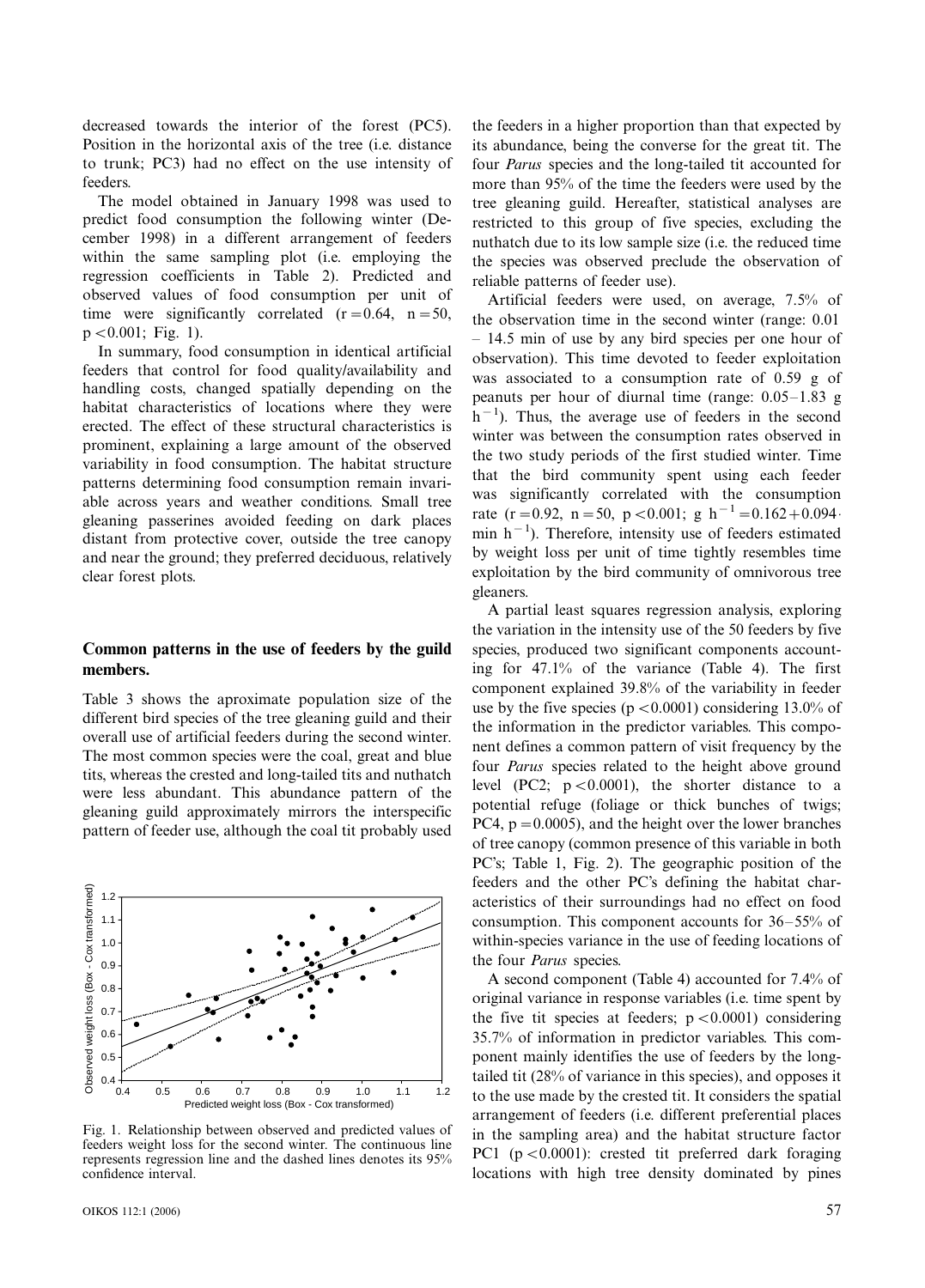Table 3. Global use of feeders by the tree gleaning birds during the second winter. The aproximate population size was obtained by capture–recapture method after this sampling period (\*for long-tailed tit and nuthatch values estimated are shown). The percentages of interspecific interactions won by each species foraging on feeders are also shown (in brackets, the number of interspecific interactions).

|                 |      |    | Body mass Visited feeders Time use (acummulated min.) Percentage use Number of birds % interac. won |      |       |            |
|-----------------|------|----|-----------------------------------------------------------------------------------------------------|------|-------|------------|
| Coal tit        |      | 48 | 680.0                                                                                               | 42.9 | 28    | 8.3 (148)  |
| Great tit       | 18.6 | 34 | 322.1                                                                                               | 20.3 | 32    | 71.8 (202) |
| Blue tit        | 11.2 |    | 310.1                                                                                               | 19.6 |       | 43.0 (116) |
| Crested tit     | 11.6 | 39 | 154.4                                                                                               | 9.7  | 10    | 35.6 (115) |
| Long-tailed tit | 7.1  | 24 | 81.8                                                                                                | 5.2  | $10*$ | 8.1 (37)   |
| Nuthatch        | 21.5 |    | 36.3                                                                                                | 2.3  | 8*    | 100.0(116) |
| <b>TOTAL</b>    |      | 50 | 1584.7                                                                                              |      | 15    |            |

(PC1), while long-tailed tits favoured brighter places with deciduous trees.

In summary, there is a common pattern of selection of foraging locations by the four Parus species, and a different one for the long-tailed tit that segregates this species from the crested tit. The sharing of feeding places by the Parus species reaches a relatively high proportion of within-species variability in habitat use  $(35-55\%)$ , identifying that distance to protective cover (negatively), and height above ground and over the lowest branches of the tree canopy (positively) markedly determines the use of feeding places.

Table 4. Result of a partial least square model (PLS) carried out with the values of intensity use of feeders by five tit species (response variables) and variables which characterise the location of the feeders (predictor variables). Correlation coefficients and significance level (\*:  $p < 0.05$ ; \*\*:  $p < 0.01$ ; \*\*\*:  $p < 0.001$ ; \*\*\*\*:  $p < 0.0001$ ) between the original variables and the two components are shown. The percentage of explained variability in feeder use by each species are given for the two components PLS.

|                                               | Comp. 1   | Comp. $2$  |
|-----------------------------------------------|-----------|------------|
| Response variables (intensity use of feeders) |           |            |
| Coal tit                                      | $0.48***$ | 0.03       |
| Great tit                                     | $0.52***$ | 0.14       |
| Blue tit                                      | $0.52***$ | 0.15       |
| Crested tit                                   | $0.42**$  | $-0.45***$ |
| Long-tailed tit                               | 0.21      | $0.87***$  |
| Predictor variables                           |           |            |
| PC1 (bright in deciduous $[-]$ vs $-0.10$     |           | $-0.63***$ |
| dark in pine $[+]$ locations)                 |           |            |
| PC2 (height above ground and                  | $0.84***$ | $-0.04$    |
| upper in tree canopy)                         |           |            |
| PC3 (proximity to trunk)                      | $-0.05$   | $-0.12$    |
| PC4 (proximity to cover and upper             | $0.47***$ | 0.17       |
| in tree canopy)                               |           |            |
| PC5 (distance to edge within                  | $-0.13$   | 0.11       |
| forest)                                       |           |            |
| Latitude                                      | 0.03      | 0.16       |
| Longitude                                     | $-0.18$   | $-0.21$    |
| Latitude <sup>2</sup>                         | 0.02      | $-0.44**$  |
| Longitude <sup>2</sup>                        | 0.09      | $-0.32*$   |
| Latitude $\times$ longitude                   | 0.03      | $-0.42**$  |
| Explained variance $(\% )$                    |           |            |
| Coal tit                                      | 46.1      | 0.0        |
| Great tit                                     | 52.9      | 0.7        |
| Blue tit                                      | 54.8      | 0.8        |
| Crested tit                                   | 35.9      | 7.5        |
| Long-tailed tit                               | 9.1       | 27.9       |
|                                               |           |            |

## Interspecific hierarchy and use of exposed and safe feeding locations

Overall, birds suffered 8.2 aggressive displacements per hour of foraging on feeders. Nuthatches won all interspecific interactions they were involved in (Table 3). Great tits dominated over the remaining tit species, although some individuals lost against blue tits (4% of the 52 interactions with this species) and crested tits (14% of 42 interactions) on some occasions. Crested tits won nearly all interactions with coal tits (97% of 32 interactions), but there was not a clear winner species in the hostile interactions with blue tits (43% out of 7 interactions between both species won by crested tits). Blue tits won all interactions with long-tailed tits, and nearly all with coal tits (93% out of 30 interactions). Finally, coal tits dominated on many occasions over long-tailed tits (75% of 12 interactions). Thus, the dominance status of these six species was established as nuthatch  $>$  great tit  $>$  crested tit  $\approx$  blue tit $>$ coal tit $>$ long-tailed tit.

Feeders nearer to ground and more distant to protective cover and below the lower branches of tree canopy were used in a very low proportion by all species, although long-tailed tits proportionally used them more



Fig. 2. Relationship between time spent using fedeers by Parus spp. and the habitat structure variables that determined the observed pattern of time use. Tits presented a common pattern of feeder use, which was positively correlated with the values of PC2 and PC4 (Table 1 and 4). The continuous line represents regression line and the dashed lines denotes its 95% confidence interval.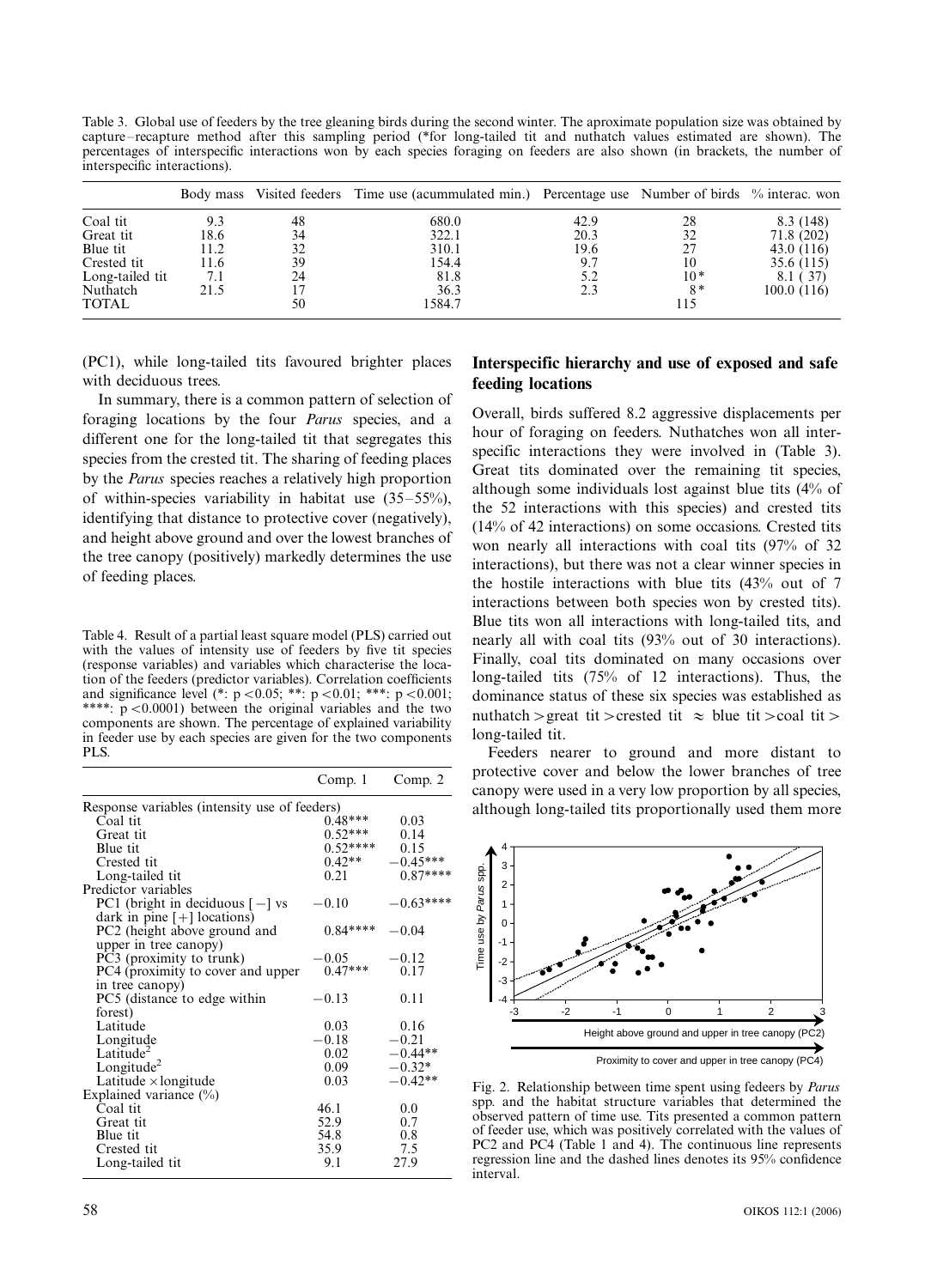

Fig. 3. Relationship between time use of exposed (filled symbols) and safe feeders (open symbols) and interespecific dominance hierarchy. The use of feeders is represented by the percentage of use of each position by each specie. Dominance rank was established according to agonistic interactions (usually simple supplantations) observed while birds using feeders.

frequently, followed, at a distance, by coal and crested tits (Fig. 3). Conversely, the feeders located farther above ground, higher over the lower branches of the tree canopy and nearer to protective cover of vegetation (i.e. the safest ones) were used in a high proportion by all species, although there was a clear order among them. The interspecific dominance hierarchy of these five species was significantly correlated with the percentage use of these feeders, positively with the safest ones  $(r_s =$ 0.97,  $p = 0.005$ ) and negatively with the most exposed  $(r_s = -0.97, p = 0.005)$ .

#### Vigilance rates and distance to cover.

There were significant differences between species in vigilance rate (two-way ANOVA:  $F_{3,174}$ =18.19, p < 0.001; Fig. 4), mainly due to a lower vigilance rate in the blue tit  $(p<0.001$  in the four 'a posteriori' comparisons between the blue tit with the remaining species; Tukey tests for unequal sample sizes). There was also a significant difference between the vigilance rate at safe



Fig. 4. Vigilance rate of Parus spp. at safe (NEAR) and exposed (FAR) feeders. Bars denote means $\pm$ SE. Numbers above bars are sample size.

feeders near protective cover (pine foliage 3–4 m above ground) and at exposed feeders (2 m below the lowest branches of the tree canopy;  $F_{1,174} = 6.70$ , p = 0.010); the vigilance proportion was significantly higher when birds were feeding far from protective cover than near pine foliage in the four *Parus* species. This pattern was common for the four studied species, as the interaction term species  $\times$  distance was not significant (F<sub>3,174</sub> = 0.16,  $p = 0.922$ .

# **Discussion**

Foraging constraints which reflect selective pressures during evolutionary history, might determine where birds search for and capture food (Robinson and Holmes 1982). The selection of feeding places by species of forest birds is related to inter and intraspecific competence, food availability, ecomorphological constraints and the risk of predation (Norberg 1979, Ekman and Askenmo 1984, Alatalo et al. 1985, Hogstad 1988b, Carrascal et al. 1990, Suhonen et al. 1992, Suhonen 1993a, Krams 1996, Forstmeier et al. 2001). It is very difficult in the wild to separate the effect of food abundance from exploitation ability or predation risk at different locations. The use of feeders allows to control the effect of natural variations on food availability and quality, and morphological limitations while foraging, on the habitat use patterns of different species. If food distribution or species morphology were the only factors that determine the use of space within the habitat, we would expect all of the feeders to be used equally. However, this paper shows striking differences in feeder use depending on their position within the habitat. The most used feeders were those close to vegetation cover, and located higher above ground and higher in the tree canopy. This pattern did not vary under different weather conditions, was predictable and repeatable throughout time, and was also identical for four species of the genus Parus. These results are clearly interpretable considering the perceived predation risk of the studied species, being higher in those feeding patches more distant from vegetation cover providing refuge against predators. Accordingly, the four tit species spent more time vigilant far from vegetation cover.

For small passerines, places that are safe against predators vary according to the species of trees or the type of predator (Ekman 1987, Suhonen 1993a, Krams 1996, Kullberg 1998). Parids benefit from foraging in sites that afford good antipredator vigilance (Krams 2001). The choice of upper and inner parts in the tree canopy has been shown in several species of tits (Ekman and Askenmo 1984, Ekman 1986, 1987, Hogstad 1988a, Suhonen 1993a, 1993b, Krams 1996). This pattern is the result of predator-avoidance behaviour, because these locations provide shelter against predation by owls (e.g.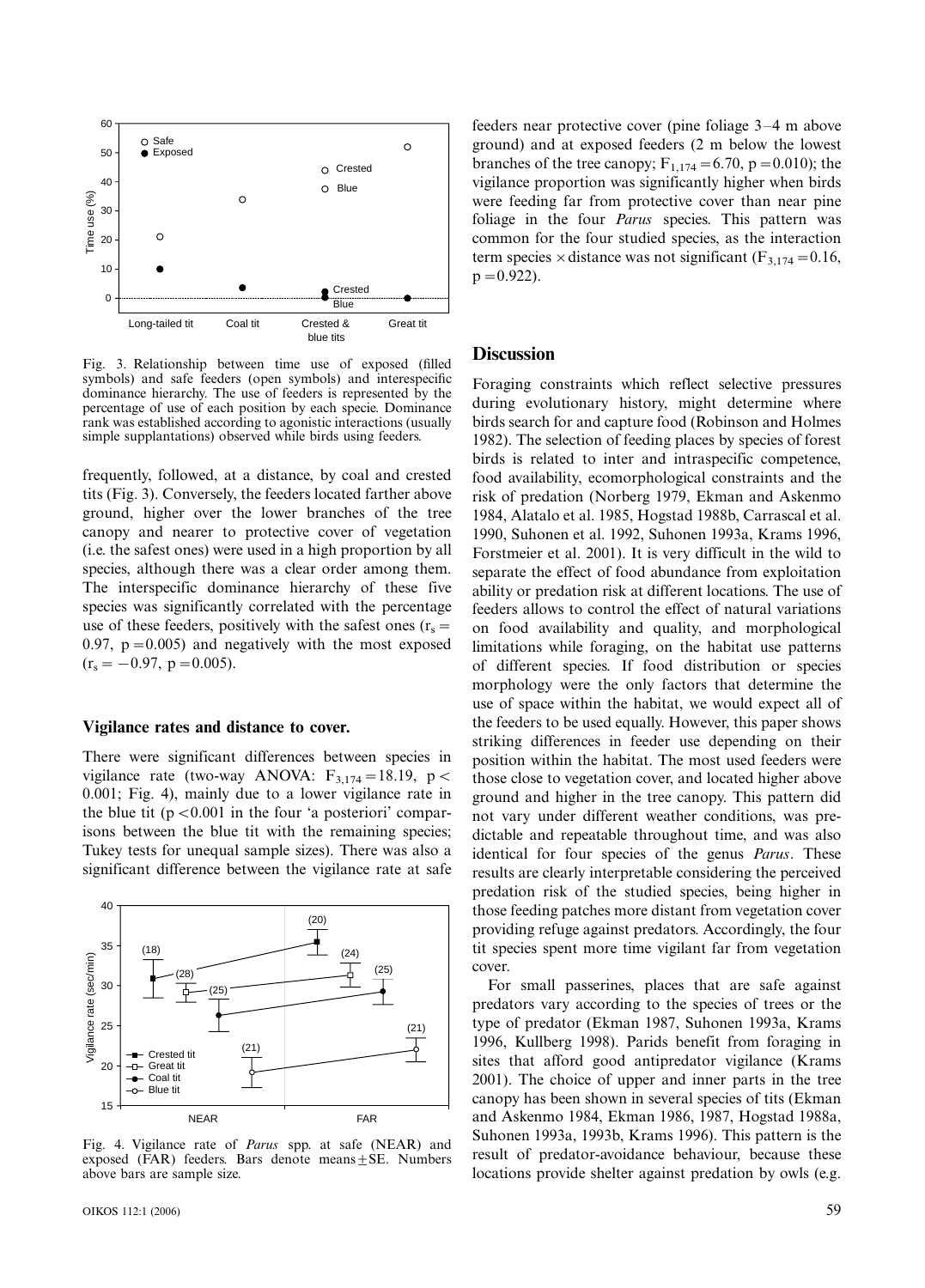little owl, Glaucidium passerinum L.) and sparrowhawks. Besides, species that forage at high locations on tree canopy represent a small fraction of the sparrowhawk's diet (Götmark and Post 1996). Moreover, birds perceive a high risk of predation while feeding away from protective cover, since the risk of being captured by the sparrowhawk increases with the distance from cover (Hinsley et al. 1995). While foraging away from cover, safe refuges are farther, and, therefore, birds should decrease patch exploitation and/or increase vigilance to enhance predator detection (Lima and Dill 1990; Fig. 4).

It is surprising that the distance from the trunk had no consistent effect on feeder use, considering that some authors have pointed out that inner tree parts are preferred by small passerine birds (mainly willow tit, Parus montanus and crested tit) because they probably have a lower predation risk (Ekman and Askenmo 1984, Ekman 1986, Hogstad 1988b, Suhonen 1993a). The absence of such a relationship in our work indicates that the influence found by other authors may be explained by differences in food distribution and/or the ability of the species to exploit different substrata (thick branches and trunks in inner parts vs twigs and foliage in outer parts). The exploitation of slender and pliable substrata found in outer tree parts requires hanging postures and special leg and bill mophological designs, together with light body mass (Norberg 1979, Carrascal et al. 1990). These foraging and morphological characteristics are present in species like coal tit, blue tit and goldcrest, whose habitat use is mainly restricted to the outer tree parts (Alatalo 1982, Carrascal and Tellería 1985).

In woodland bird species, there is a positive relationship between perceived predation risk and distance to forest edge in clearings or outside woodlands (Koivula et al. 1994, Hinsley et al. 1995, Desrochers et al. 2002). Rodriguez et al. (2001) show that there is a lower use of forest edges and adjacent areas outside woodlands when predation risk increases (Desrochers et al. 2002). This paper also shows that woodland edges have higher habitat use than interior patches, although this subtle effect explains only a low proportion of bird distribution (Table 2). Our results are consistent with some observations of higher densities near forest edges than in inner parts (Hansson 1983, McCollin 1998), which is usually attributed to a higher food availability in woodland borders (Hansson 1983, 1994, Brotons and Herrando 2003). Nevertheless, we found the same results after controlling for food availability. Thus, there should be other factors determining larger bird abundances towards forest edges, such as higher visibility (more light and less visual obstruction, Metcalfe 1984) or better thermal properties (more radiation) outside forest tracts.

The overall use of feeders was greater in more illuminated areas dominated by deciduous trees, and smaller in dark locations with high pine densities. More

illuminated forest patches have better visibility, which may enhance detection of predators, increasing the likelihood of an effective escape (Krause and Godin 1995, Kaby and Lind 2003). A low level of illumination, such as that found in very dense areas dominated by coniferous trees, has a negative effect on foraging efficiency (Kacelnik 1979) and increases the time dedicated to vigilance (Lima 1988), as the vision of diurnal passerines is not well adapted to conditions of poor illumination (Martin 1994). Thus, birds avoid foraging under low light conditions when risk of predation is high (Lahti et al. 1997, Krams 2000). A second possible explanation is that the more open areas receive greater solar radiation, improving the thermic qualities of these locations during the cold winter days. The costs of thermoregulation of small passerines during winter time are very high (Walsberg 1993), so one way of improving the energy balance would consist of choosing microhabitats with better thermic conditions as has been demonstrated in small passerines (Morton 1967, Wolf and Walsberg 1996, Carrascal et al. 2001).

When starvation risk increases, due to both higher metabolic demands or diminished food availability, animals face higher risks (McNamara and Houston 1986, Houston et al. 1993). For example, Yasué et al. (2003) found that as weather becomes more severe, redshanks (Tringa totanus) choose riskier, but more profitable, feeding habitats with higher food intake rates and lower thermoregulatory costs. On the other hand, Walther and Gosler (2001) found that tits searched for seeds closer to protective cover during a year of superabundant beechmast. In contrast, our results show that the use of supplementary food sources was 2.3 times greater during the cold spell, although the selection of feeding places remained unchanged. These discrepancies could be explained considering that the harsh conditions observed in our study area are not severe enough to promote straightforward changes in foraging behaviour. Consistently, the feeders were unused 86.9% of the time, they were never emptied (on average, 31.4% of the available peanut mass was consumed) and ambient temperature was relatively high  $(2^{\circ}C \text{ at midday})$  in the 'harsh' study period when compared to other studied ecological situations at northern latitudes (usually  $\langle -10^{\circ}$ C). Wintering populations of mediterranean woodland birds seem not to be heavily limited by food, as bird densities do not track spatial variations in food availability (Herrera 1998, Carrascal et al. 2001) or populations only marginally rely on supplemented food (Carrascal et al. 1998; less than 4% of the winter time budget).

Tit species usually move together in plurispecific flocks during winter (Morse 1978, Herrera 1979). In this plurispecific social context where the five species have similar preferences in habitat use (Carrascal and Tellería 1985, Carrascal et al. 1987 for the Iberian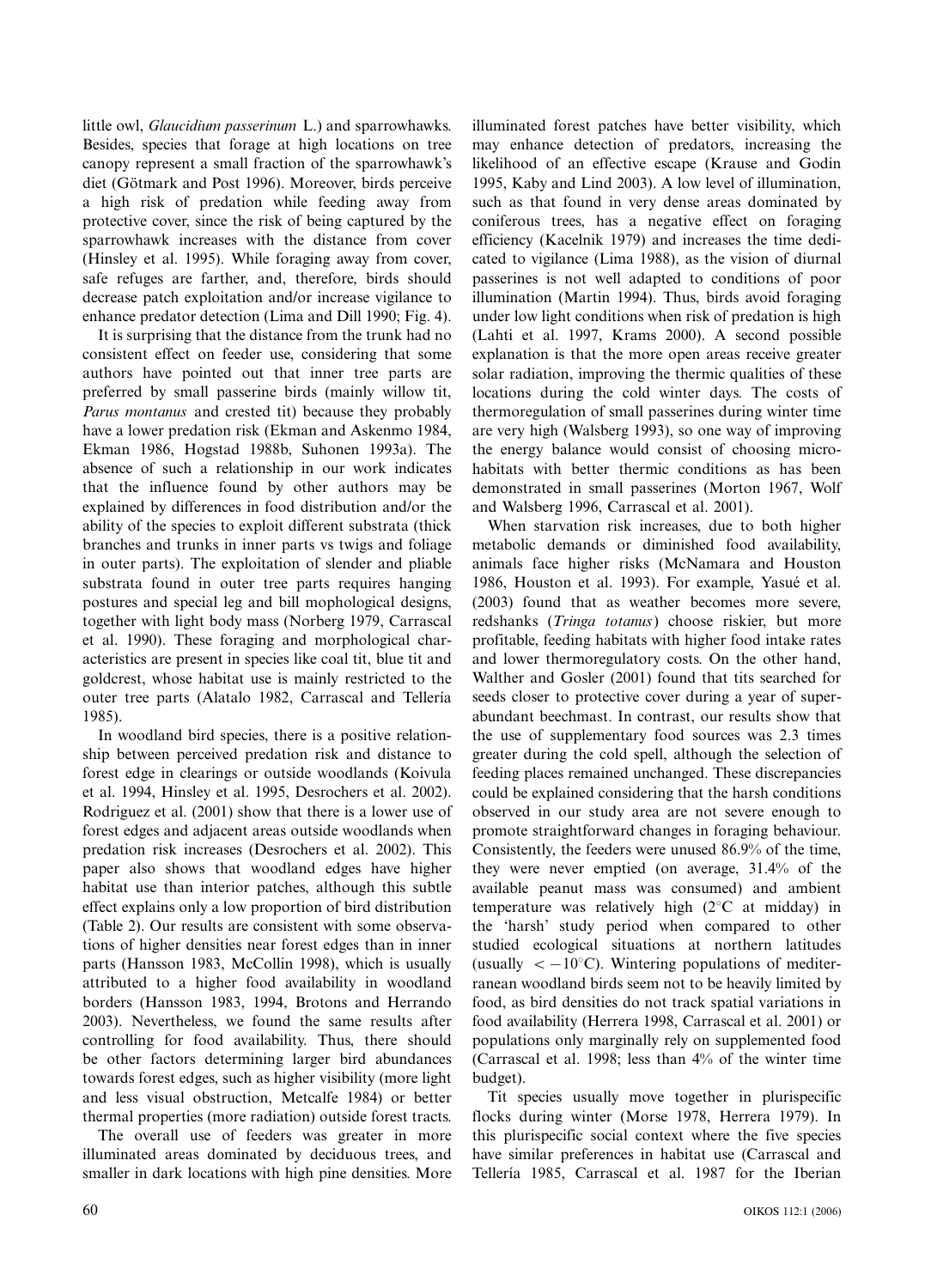peninsula), the effect of interspecific competition should be expected, specially if tit densities are high (178 birds per 10 ha for the five species pooled in the study area). Accordingly, we observed a large frequency of hostile interactions among birds (8.2 aggressions per hour foraging on feeders). Under these circumstances, the dominant species could force subordinate ones to use the less profitable patches (i.e. subordinate species should be displaced from safer to riskier place). In natural conditions, it has been demonstrated that the subordinate species are forced to use suboptimal feeding places and/or those with a greater predation risk (Alatalo 1981, Ekman 1987, Hogstad 1988a, 1988b, Suhonen 1993b, Koivula et al. 1994, Krams 1996). Our results support this prediction, as the within-species relative use of riskiest feeders decreased with increasing interspecific dominance hierarchy, being the converse for the safest feeders (Fig. 3). This discrepancy among species in the use of artificial feeders is the main explanation of observed interspecific differences in habitat exploitation.

In summary, the results of this paper demonstrate that habitat use by small woodland passerines is very similar after controlling for spatial differences related to food identity and availability, and for interspecific differences related to foraging capabilities based upon morphofunctional associations. Selection of feeding locations within habitat follows a pattern minimizing predation risk. Interspecific dominance hierarchies can lead to the exploitation of unfavourable risky patches by subordinate species.

 $Acknowledgements - We thank Claire Jasinski for improving the$ English of the text. José Martín, Will Cresswell and Indrikis Krams contributed with valuable suggestions to the first version of the manuscript. This paper is a contribution to the project BOS2000-0993 funded by the Spanish Ministerio de Ciencia y Tecnología. C. L. Alonso benefited from a FPI grant of the Spanish Ministerio de Educación y Ciencia. We thank Luisa Amo and Jorge for helping with the field-work.

### References

- Alatalo, R. V. 1981. Interspecific competition in tits Parus spp. and the goldcrest Regulus regulus: foraging shifts in multispecific flocks. – Oikos 37:  $335-344$ .
- Alatalo, R. V. 1982. Multidimensional foraging niche organization of foliage-gleaning birds in northern  $\overline{F}$ inland. - Ornis Scand. 13: 56-71.
- Alatalo, R. V., Gustafsson, L., Lindén, M. et al. 1985. Interspecific competition and nice shifts in tits and the goldcrest: an experiment.  $-$  J. Anim. Ecol. 54: 977-984.
- Brotons, L. and Herrando, S. 2003. Effect of increased food abundance near forest edges on flocking patterns of coal tit Parus ater winter groups in mountain coniferous forests.  $-$  Bird Study 50:  $106 - 111$ .
- Brown, J. S. 1988. Patch use as an indicator of habitat preference, predation risk, and competition. - Behav. Ecol. Sociobiol. 22: 37-47.
- Caraco, T., Martindale, S. and Pulliam, H. R. 1980. Avian time budgets and distance to cover.  $-$  Auk 97: 872 $-$ 875.
- Carrascal, L. M. and Tellería, J. L. 1985. Estudio multidimensional del uso del espacio en un grupo de aves insectívoras forestales durante el invierno. - Ardeola 32:  $95-113$ .
- Carrascal, L. M., Potti, J. and Sánchez-Aguado, F. J. 1987. Spatio-temporal organization of the bird communities in two Mediterranean montane forests. - Holarct. Ecol. 10:  $185 - 192$
- Carrascal, L. M., Moreno, E. and Tellería, J. L. 1990. Ecomorphological relationships in a group of insectivorous birds of temperate forests in winter.  $-$  Holarct. Ecol. 13:  $105 - 111$ .
- Carrascal, L. M., Senar, J. C., Mozetich, I. et al. 1998. Interaction between environmental stress, body condition, nutritional status and dominance in mediterranean great tits (Parus major) during winter. - Auk 115:  $727-738$ .
- Carrascal, L. M., Díaz, J. A., Huertas, D. et al. 2001. Behavioral thermoregulation by treecreepers: a tradeoff between energy saving and reduced crypsis.  $-$  Ecology 82: 1642-1654.
- Desrochers, A., Be Lisle, M. and Bourque, J. 2002. Do mobbing calls affect the perception of predation risk by forest birds? - Anim. Behav. 64: 709-714.
- Ekman, J. 1986. Tree use and predator vulnerability of wintering passerines. – Ornis Scand. 17:  $261-267$ .
- Ekman, J. 1987. Exposure and time use in willow tit flocks: the cost of subordination. - Anim. Behav. 35:  $445-452$ .
- Ekman, J. and Askenmo, C. 1984. Social rank and habitat use in willow tit groups. – Anim. Behav.  $32: 508-514$ .
- Forstmeier, W., Bourski, O. V. and Leisler, B. 2001. Habitat choice in Phylloscopus warblers: the role of morphology, phylogeny and competition. – Oecologia 128:  $566-576$ .
- Götmark, F. and Post, P. 1996. Prey selection by sparrowhawks, Accipiter nisus: relative predation risk for breeding passerine birds in relation to their size, ecology and behaviour. Philos. Trans. R. Soc. B 351: 1559-1577.
- Grubb, T. C. Jr. and Greenwald, L. 1982. Sparrows and a brushpile: foraging responses to different combinations of predation risk and energy cost. - Anim. Behav. 30:  $637 640.$
- Hansson, L. 1983. Bird numbers across edges between mature conifer forest and clearcuts in central Sweden. - Ornis. Scand. 14: 97-103.
- Hansson, L. 1994. Vertebrate distributions relative to clear-cut edges in a boreal forest.  $-$  Landscape Ecol. 9: 105 $-115$ .
- Herrera, C. M. 1979. Ecological aspects of heterospecific flock formation in a Mediterranean passerine bird community.  $-$  Oikos 33: 85 $-96$ .
- Herrera, C. M. 1998. Long-term dynamics of Mediterranean frugivorous birds and fleshy fruits: a  $12$ -year study. – Ecol. Monogr. 68: 511-538.
- Hinsley, S. A., Bellamy, P. E. and Moss, D. 1995. Sparrowhawk Accipiter nisus predation and feeding site selection by tits. - Ibis 137:  $418-420$ .
- Hogstad, O. 1988a. Social rank and antipredator behaviour of willows tits Parus montanus in winter flocks. - Ibis 130: 45-56.
- Hogstad, O. 1988b. Rank-related resource access in winter flocks of willow tit Parus montanus. - Ornis Scand. 19: 169-174.
- Houston, A. I., McNamara, J. M. and Hutchinson, J. M. C. 1993. General results concerning the tradeoff between gaining energy and avoiding predation. - Philos. Trans. R. Soc. B 341: 375-397.
- Kaby, U. and Lind, J. 2003. What limits predator detection in blue tits (Parus caeruleus): posture, task or orientation? - Behav. Ecol. Sociobiol. 54: 534-538.
- Kacelnik, A. 1979. The foraging efficiency of great tits (Parus *major* L.) in relation to light intensity.  $-$  Anim. Behav. 27:  $237 - 241$ .
- Koivula, K., Lahti, K., Rytkönen, S. et al. 1994. Do subordinates expose themselves to predation? field experiments on feeding site selection by willow tits.  $-$  J. Avian Biol. 25: 178– 183.